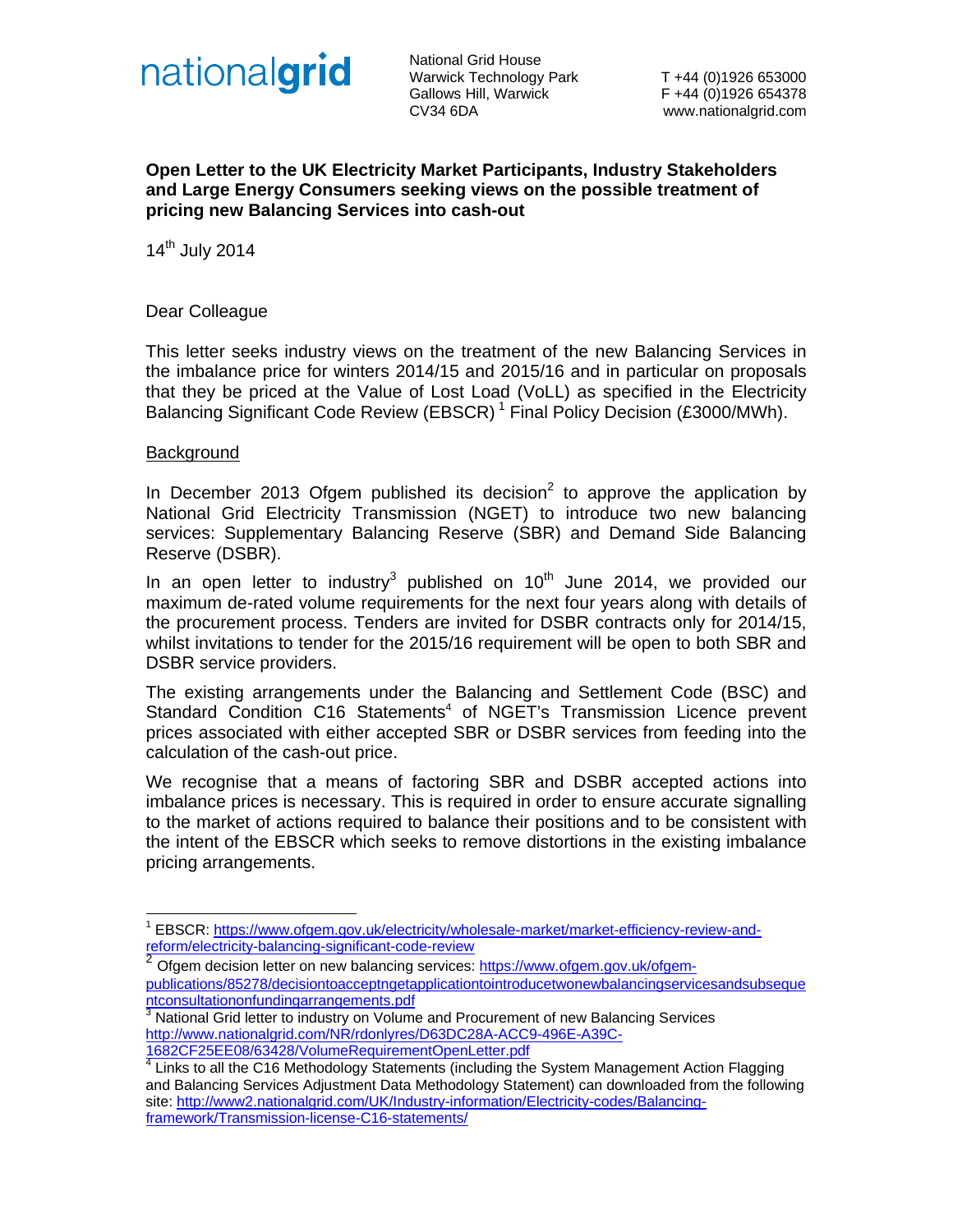## Discussions so far

Several options are feasible for ensuring the provision of an appropriate price signal when SBR and DSBR actions are taken, which have the potential to result in a significant range of impacts on the resultant System Buy Price (SBP). Consequently, the question of how to treat the new balancing services in the cash-out calculations was raised as an Issue under the BSC Change process to invite industry views (Issue  $56^5$ ). The conclusion of the Issue Group meeting discussions was to progress a modification to the BSC to feed SBR and DSBR services into cash-out at the Value of Lost Load (VoLL) price applied to demand control actions specified in the EBSCR Final Policy Decision of £3000/MWh. However it was recognised by the Issue Group attendees that applying this price signal for actions taken in winter 2014/15 is likely to have mixed support from the industry due to the short lead time. Therefore the importance of the consultation process in taking forward the modification was emphasised. Following this meeting, since no changes to the BSC were identified to progress the recommended solution (amendments are instead required to the C16 Statements), no modification was deemed necessary to the BSC $<sup>6</sup>$ .</sup>

#### Next Steps

Recognising that taking forward the recommended solution of the Issue Group assumed that a full consultation with industry would take place through the BSC Modification process, ahead of consulting on specific changes to the C16 Statements, we welcome industry views on this issue and in particular the questions contained in Annex 2 of this letter. Questions are asked with respect to the potential DSBR services that may be taken for winter 2014/15 and to the potential SBR and DSBR services that may be taken for winter 2015/16.

Please send any comments you may have to **BalancingServices@nationalgrid.com** by Monday 11<sup>th</sup> August 2014. Pending these responses we will determine the next steps. For the avoidance of doubt, any changes proposed to the C16 Methodology Statements would be subject to a separate consultation.

If you have any comments or questions on the content of this letter, please contact Sally Lewis in the first instance at Sally.Lewis@nationalgrid.com or by calling 01926 6656984.

Yours sincerely

Ian Pashley

-

Markets & Balancing Development Manager, National Grid

<sup>5</sup> http://www.elexon.co.uk/smg-issue/issue-56/

<sup>&</sup>lt;sup>6</sup> References to the treatment of SBR and DSBR services are currently only contained in the BSAD and SMAF Methodology Statements. If the submitted price of an energy action is provided to BSC systems at a given level (e.g. £3000/MWh), this is the price that will feed into the imbalance calculation (detailed in Section T of the BSC).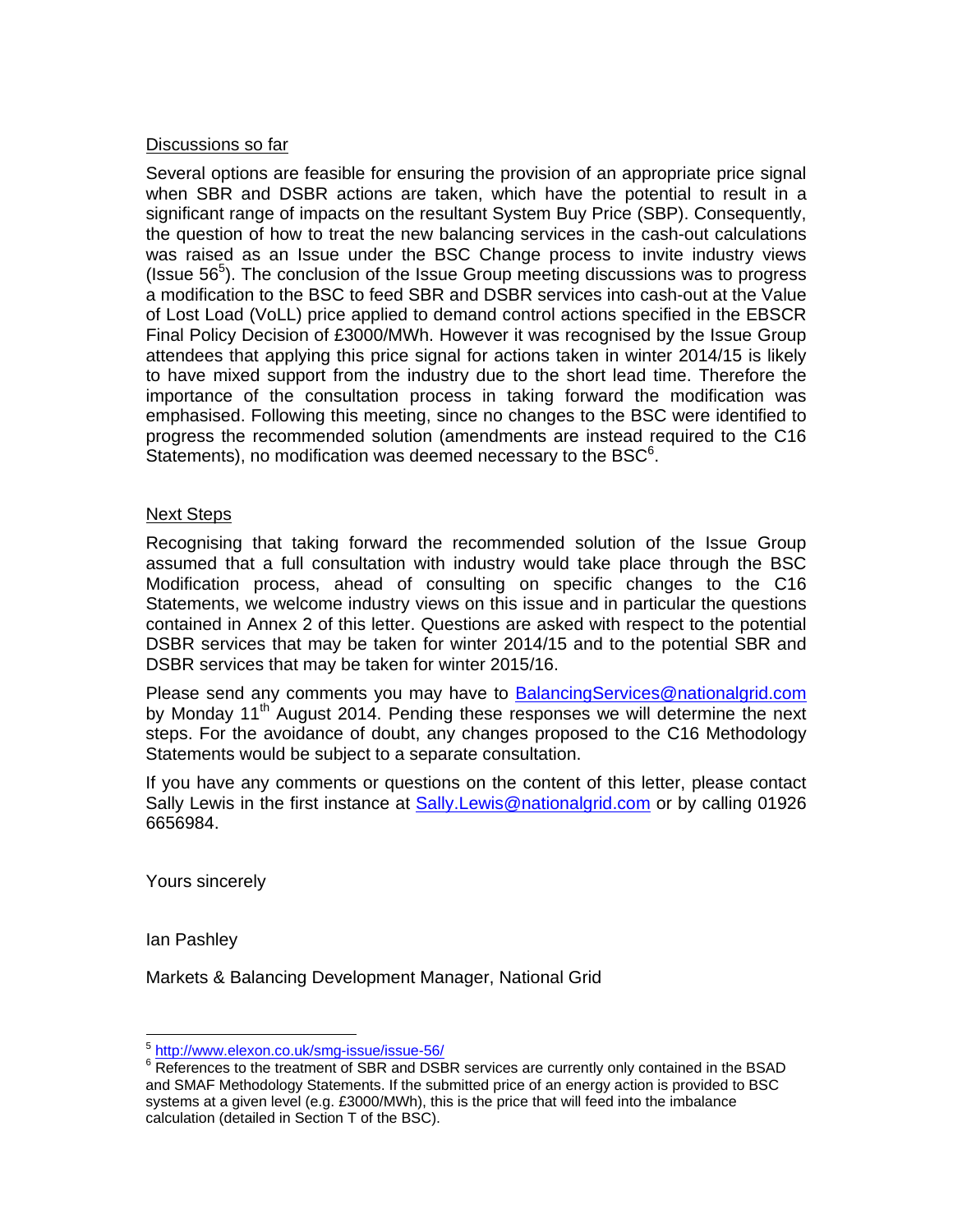# **Annex 1 – Further Information**

Supplementary Balancing Reserve (SBR) and Demand Side Balancing Reserve (DSBR) are new balancing services available to the System Operator. SBR provides a means for plant held outside the wholesale market to contribute to balancing the system in winter periods of high demand (as a last resort prior to initiating Demand Control measures). DSBR provides a new facility for the demand side to participate in the balancing services by shifting or shedding demand.

The existing arrangements under the Balancing and Settlement Code (BSC) and Standard Condition C16 Statements<sup>7</sup> of NGET's Transmission Licence prevent both SBR and DSBR from feeding into the calculation of the cash-out price. The System Management Action Flagging (SMAF) Methodology Statement classes SBR actions as being 'System Management' preventing those actions from setting the imbalance price. An SO-flag will be applied to the action so that the volume will be classified as a First Stage Flagged balancing action. The action will then become unpriced if it has a more expensive price than the most expensive energy balancing action. The Balancing Services Adjustment Data (BSAD) Methodology Statement explicitly excludes the volumes and prices associated with accepted DSBR services from the price stack.

Since the value that utilisation of these services provides in balancing the system, for a given delivery period, is not reflected in the imbalance price calculations, these arrangements represent potential inefficiencies in the pricing signals provided to market participants.

NGET has determined its requirements for the upcoming winters and has invited tenders for DSBR services for winter 2014/15 (but not SBR services) and will invite tenders for both SBR and DSBR services for winter 2015/16 later this year. Since there is a longer lead time for implementation of a winter 2015/16 solution and the timing of this would coincide with the targeted delivery of the package EBSCR policy reforms<sup>8</sup>, we seek separate views on preferred solutions for DSBR for winter 2014/15 and both services for 2015/16.

Potential solutions identified by the Issue 56 group for applying prices to SBR and DSBR

- 1. Continue with existing arrangements (SBR is unpriced, DSBR does not feed into the calculation)
- 2. Treat as a balancing action based on the instructed volume<sup>9</sup> priced at the utilisation price

Signal in the price stack:

-

SBR: ~£50-£500 / MWh; DSBR ~£250-£15,000 / MWh  *Considerations:* 

<sup>7</sup> Links to all the C16 Methodology Statements (including the System Management Action Flagging and Balancing Services Adjustment Data Methodology Statement) can downloaded from the following site: http://www2.nationalgrid.com/UK/Industry-information/Electricity-codes/Balancingframework/Transmission-license-C16-statements/

<sup>8</sup> See BSC Modification P305 http://www.elexon.co.uk/mod-proposal/p305/

<sup>&</sup>lt;sup>9</sup> It is proposed that the associated volume for DSBR services will be based on the de-rated volume required from the despatch instruction, e.g. if the de-rated requirement is 75MW which translates to a 100MW request received by the DSBR provider, 75MW will feed into the volume component of the price calculation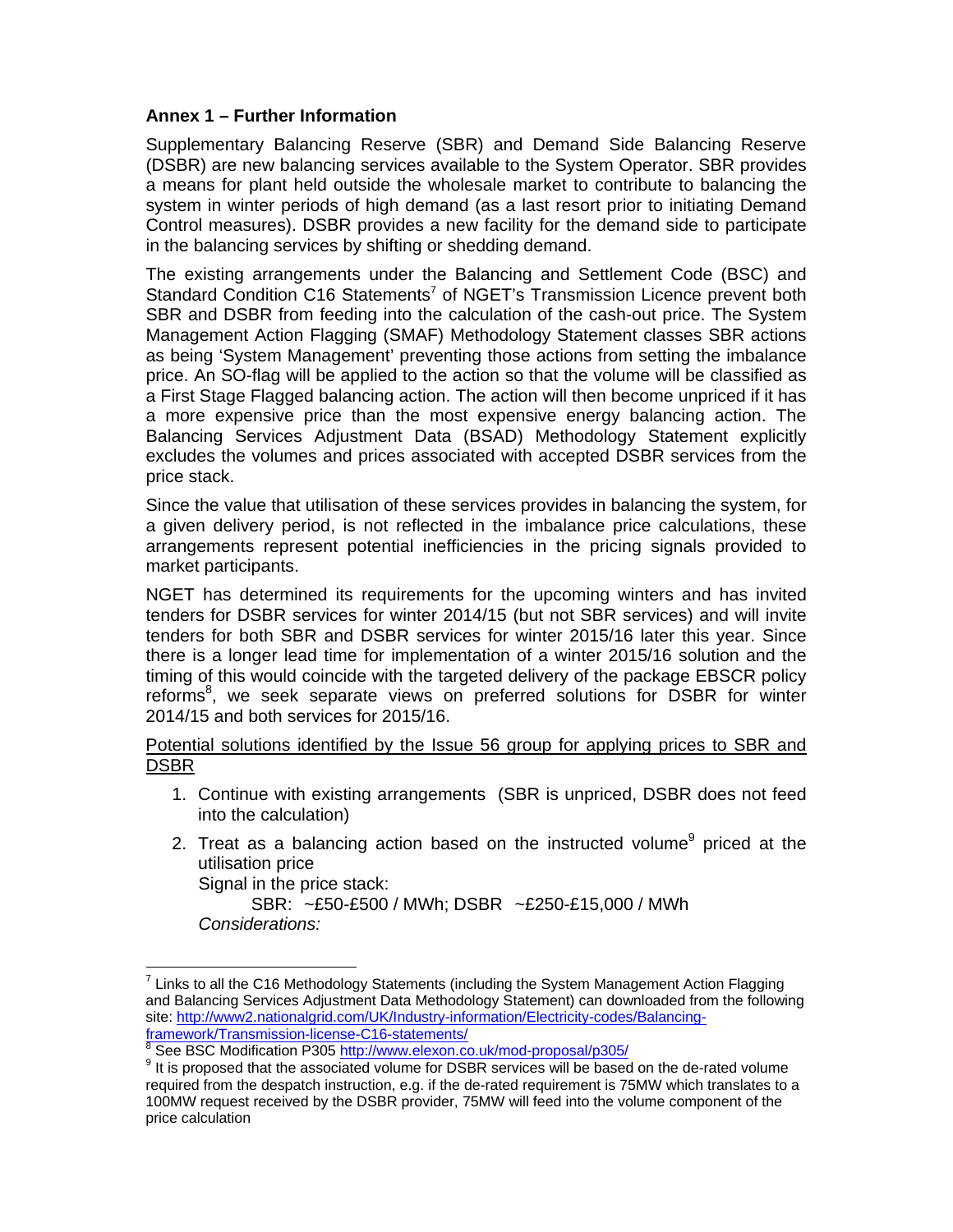SBR services would have associated availability costs which would not be captured in the utilisation price, therefore this solution is unlikely to be fully cost reflective. In the case of DSBR services there is the possibility that the DSBR price exceeds the VoLL for demand control actions specified in the final EBSCR policy decision.

3. Treat as a balancing action based on the instructed volume priced at the Value of Lost Load (VoLL), initially £3000/MWh in line with the EBSCR policy decision.

### *Considerations:*

Priced equivalent to emergency measures and treated as a proxy for demand control, ensuring that the price of the action would not exceed that for demand control (that is targeted to come into effect from winter 2015/16 through the BSC Modification P305 EBSCR package).

4. Treat as a balancing action based on the instructed volume with an associated price determined by a scarcity based pricing method (e.g. the Reserve Scarcity Pricing (RSP) function detailed in the EBSCR policy package)

# *Considerations:*

Given the timescales and complexities of determining such a method, this is not feasible for winter 2014/15. Under current understanding of the EBSCR RSP function, the RSP price for either service (which should be used only as a last resort) is likely to be set to VoLL. However as the EBSCR RSP policy states that a reserve action is priced at the maximum RSP price for that Settlement Period and the action's utilisation price, there is potential for the associated price to exceed that for demand control (particularly in the case of DSBR services).

The solution recommended by the Issue 56 Group was to price accepted new balancing services actions at the VoLL specified in the EBSCR policy (solution 3, £3000/MWh). Both the new services are only to be used as a last resort to balance the system in the unlikely event that there is not sufficient generating capacity available in the market. As such SBR and DSBR can be considered as 'proxy' measures for demand control actions that would otherwise be required. Therefore the Issue Group concluded that in principle the new services should be priced at VoLL. However there was recognition amongst the Issue Group members that the lead time for implementation this winter 2014/15 may be too short to send the appropriate price signals to market participants to influence behaviour (i.e. supplier positions may already be hedged for the forthcoming winter).

Based on the recommendations of the Issue 56 Group our proposed approach would be to implement changes to the C16 Methodology Statements (changes to the BSAD and SMAF Methodologies would be required) to price DSBR at VoLL (£3000/MWh) from winter 2014/15 and SBR at VoLL from winter 2015/16.